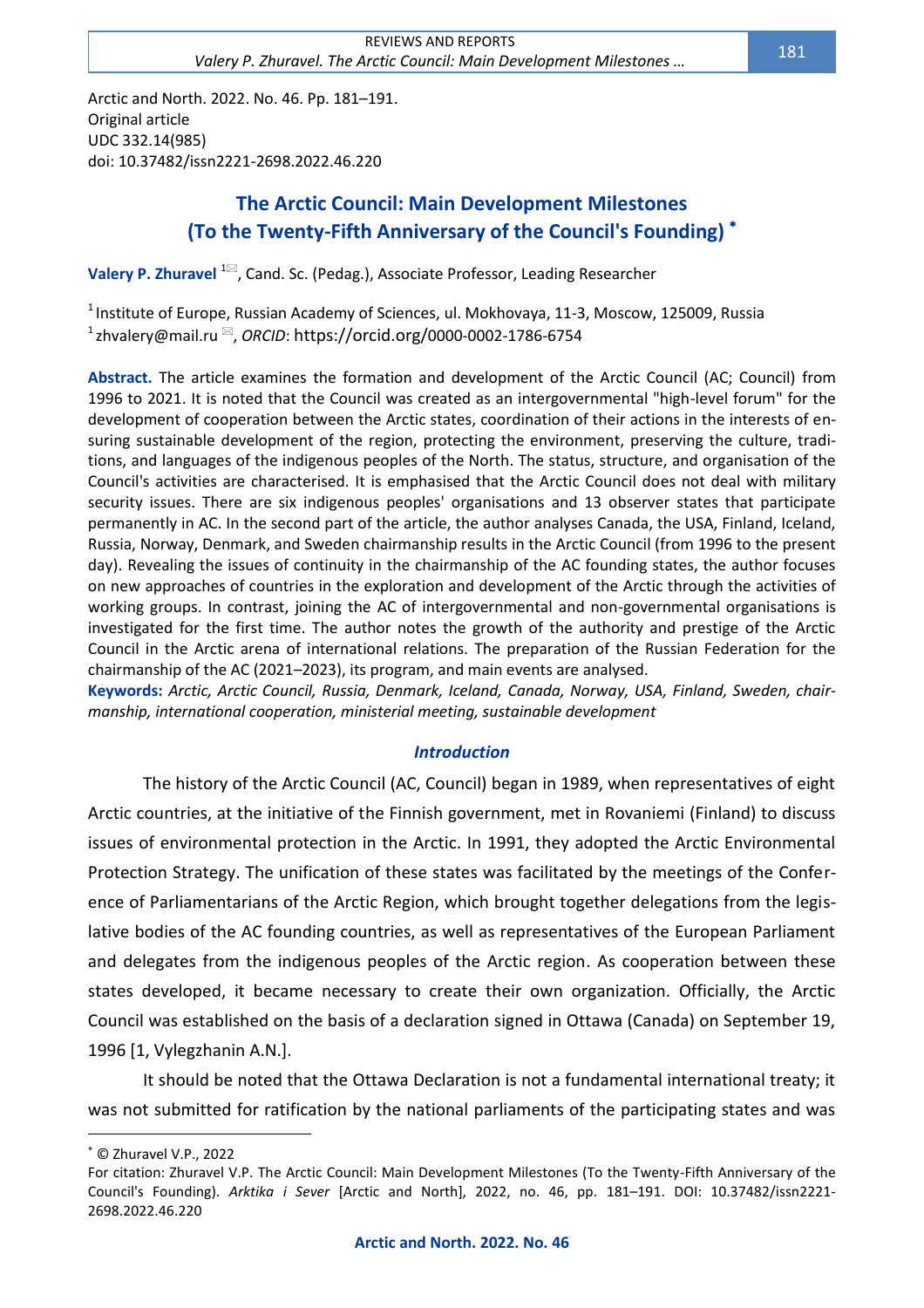not registered with the UN as an international treaty. Its text outlines the main parameters for the functioning of the Arctic Council, in particular, an alternate two-year cycle of chairmanships of the participating countries is defined, a circle of permanent participant organisations is outlined, a decision-making method is fixed by consensus, which allows to combine efforts in solving common problems without imposing one's will on the others. It is specifically stated that the AC does not deal with military security issues  $^1$ .

The AC is an international regional structure designed to promote cooperation in the Arctic in the field of environmental protection and sustainable development of the circumpolar areas.

### *Status, structure and organisation of activities*

The member states of the Arctic Council are Canada, Denmark (including Greenland and the Faroe Islands), Finland, Iceland, Norway, the Russian Federation, Sweden and the United States of America.

The founding members are five Arctic coastal states located on the coast of the Arctic Ocean (Denmark through self-governing Greenland, Canada, Norway, the Russian Federation and the United States) and the three Arctic states with territories (Finland and Sweden) or territorial waters (Iceland) crossing the Arctic Circle. Five member states of the Arctic Council (Denmark, Iceland, Canada, Norway and the United States) are members of the North Atlantic Treaty Organisation (NATO), three member states (Denmark, Finland and Sweden) are members of the European Union, and Norway and Iceland are members of the European Economic Area created by the EU and EFTA.

It is important to emphasize that the five Nordic countries — Denmark, Iceland, Norway, Finland and Sweden — have close regional cooperation in both domestic and foreign policy within the Nordic Council and the Nordic Council of Ministers. All five Nordic countries are also members of the Council of the Baltic Sea States (CBSS), the Barents Euro-Arctic Council (BEAC), of which the Russian Federation is also a member.

Six organisations of indigenous peoples take part in the work of the AC on a permanent basis: the Arctic Athabaskan Council, the Aleut International Association, the International Gwich'in Council, the Inuit Circumpolar Council, the Saami Council, the Russian Association of Indigenous Peoples of the North, Siberia and the Far East<sup>2</sup>. These organizations are authorized to participate in the negotiations and decision-making process within the Council. The Permanent Participants category was created to ensure the active participation and enhanced consultations with representatives of the Arctic indigenous peoples within the framework of the Arctic Council.

<sup>&</sup>lt;sup>1</sup> Declaration on the Establishment of the Arctic Council 1996. Ottawa Declaration. Arctic Council. Ottawa, Canada. Sept. 19, 1996. URL[: http://library.arcticportal.org/1270/1/ottawa\\_decl\\_1996-3..pdf](http://library.arcticportal.org/1270/1/ottawa_decl_1996-3..pdf) (accessed 26 May 2021).

 $^2$  Since 2014, the President of the Association of Indigenous Peoples of the North, Siberia and the Far East of the Russian Federation has been a deputy of the State Duma of the VI and VII convocations, Senator of the Russian Federation G.P. Ledkov.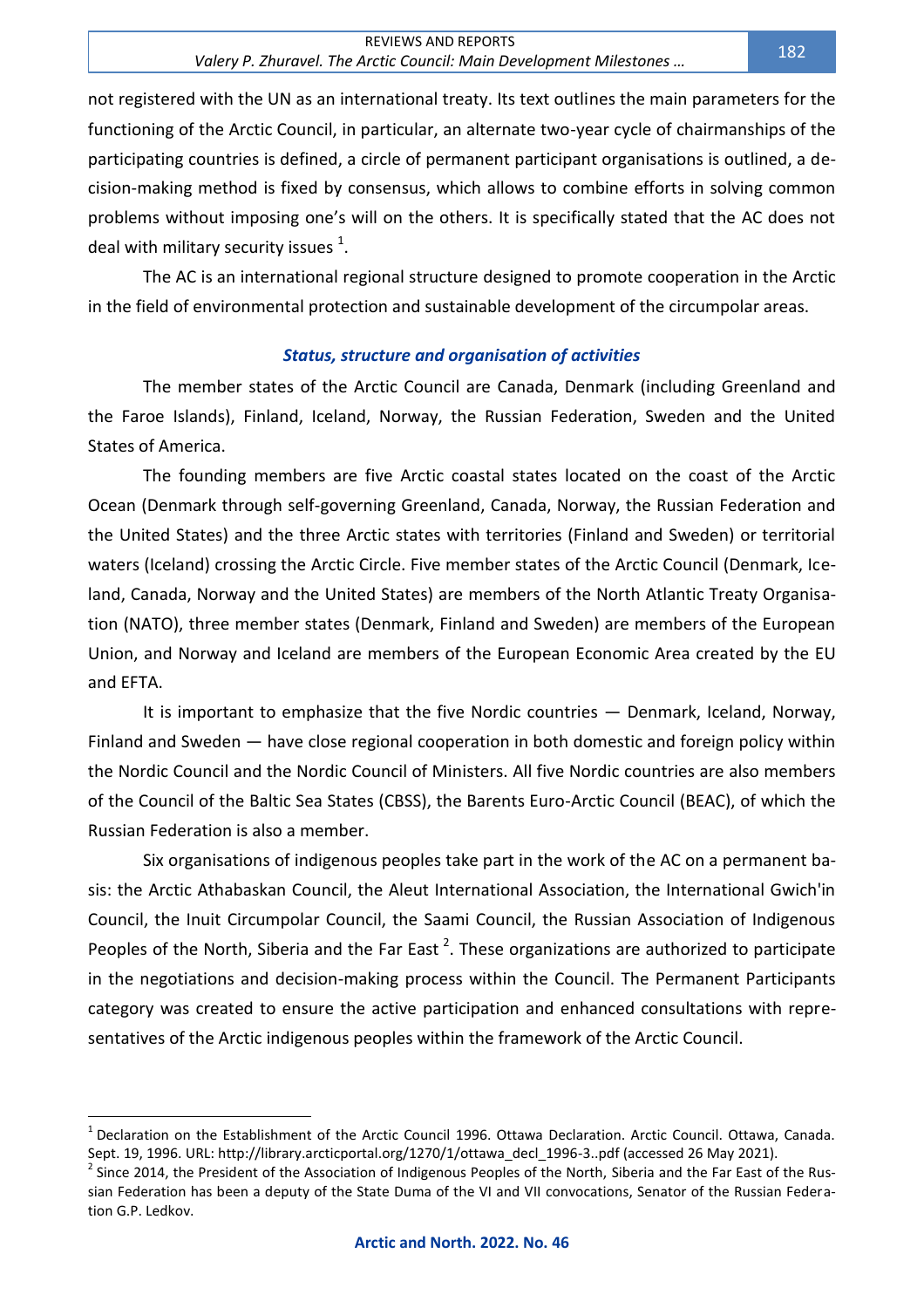There is an observer status in the Council for non-Arctic countries, international intergovernmental organisations and non-governmental organisations. Currently, 13 states are AC observers: Great Britain, the Netherlands, Poland, Germany, France, Spain, Italy, China, India, Japan, the Republic of Korea, Singapore, Switzerland; 12 intergovernmental organisations; one interparliamentary organisation; 12 non-governmental organisations. Observers may attend plenary meetings of the AC Senior Officials, as well as other events — upon invitation of the current Chairman of the AC. The list of observers is constantly growing.

Interest in obtaining observer status in the Arctic Council comes from states and organisations with a desire to influence its activities and decisions. Some have seen the expansion of observer status as a means of internationalising the management of Arctic affairs and limiting the sovereign rights of the Arctic states in their areas of national jurisdiction in the Arctic Ocean.

In fact, the main function of the observers is to monitor the work of the Arctic Council. They contribute to the work of the Council through participation in the activities of its working groups, at the meetings of which they have the opportunity to make statements after the member states and permanent participants, to submit written statements, and to introduce various documents for consideration. Observers may only propose projects for discussion through an AC member state or a permanent participant, and the amount of funding for any of the projects of the Arctic Council by an observer may not exceed that of the Arctic states.

The European Union is the "pending" observer state. At a ministerial meeting in Kiruna (Sweden, 2013), the Arctic Council "approved" the status of the European Union as an observer, but postponed the final decision because Canada opposed it. At the ninth AC ministerial meeting on 24 April 2015 in the Canadian city of Iqaluit, the European Union was again not granted observer status. It was decided that until the ministers of the Arctic states make a final decision, the European Union can only observe the work of the Arctic Council [2, Dudin M.N., Ivashchenko N.P.]. Currently, about 20 more organisations and countries are seeking observer status.

The Arctic Council is the most significant institution of international environmental cooperation in the Arctic. Its competences include obtaining reliable information about the state of the Arctic environment; conducting environmental monitoring; developing proposals and recommendations on pollution prevention and control for the subarctic states and observer countries.

Currently, the AC has the legal attributes of an intergovernmental international organisation: a permanent Secretariat of the Arctic Council, which has organisational and technical authority and, under a special agreement with the Norwegian government, is located in the Norwegian city of Tromsø (until 2013, it was located in the country holding the chairmanship). Member States agree to make regular contributions to the functioning of the Council. In 2016, it included the Secretariat of Indigenous Peoples (previously located in Copenhagen), established to support the activities of permanent participants in the AC. The co-location of the two Secretariats has contributed to closer contacts between them, enhancing the efficiency and capacity of each of them and streamlining the work of the AC as a whole.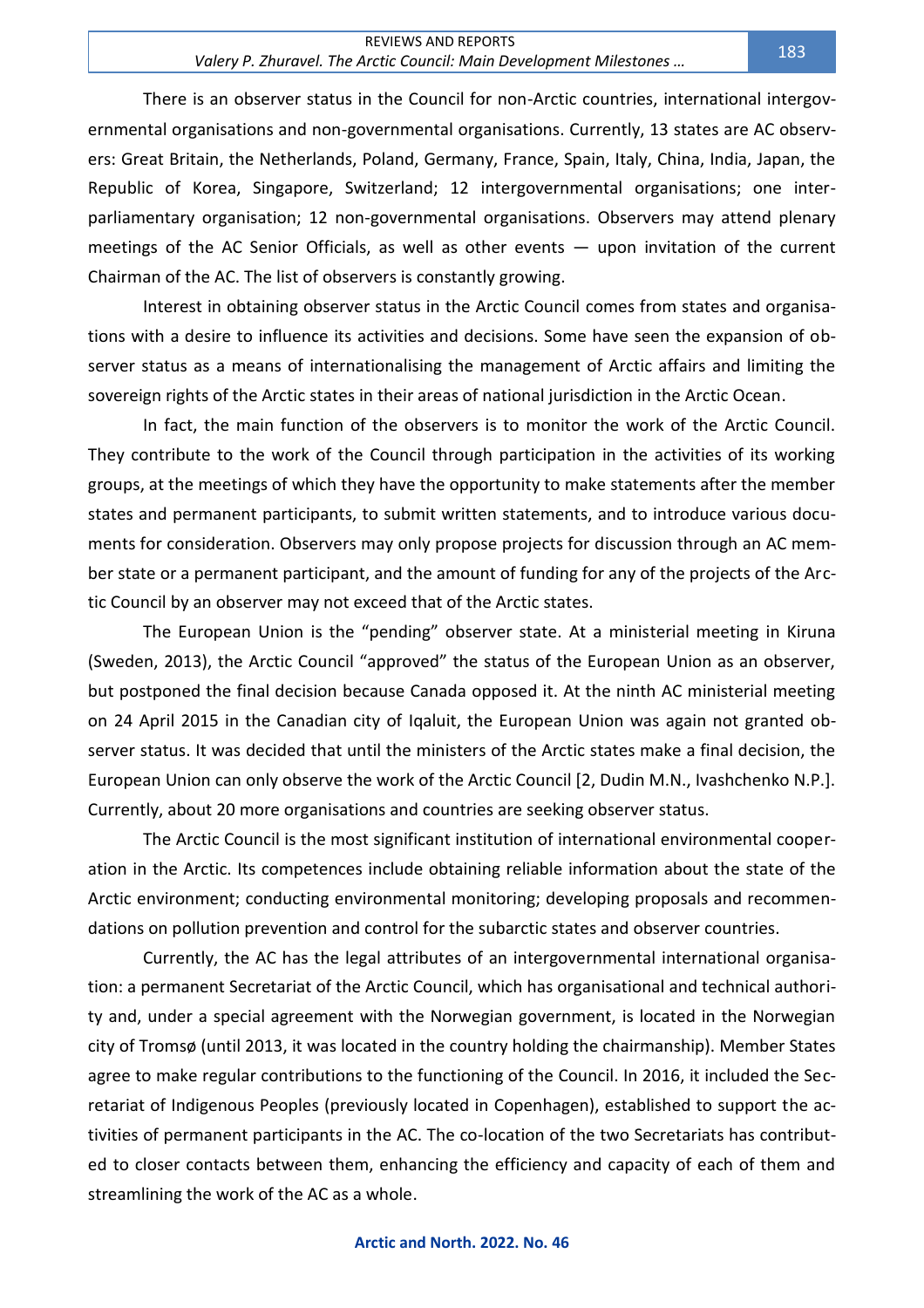### *The chairmanship in the AC: plans, achievements and failures*

The chairmanship of the Arctic Council is carried out on a rotational basis. Each of chairing countries puts forward its own program of priorities in the Arctic policy. The working groups of the Arctic Council are created on the basis of consensus, and its projects are implemented jointly by all member states only in cases where their issues are in the common interests of all member states.

There are currently six such groups: Arctic Contaminants Action Program (ACAP); Arctic Monitoring and Assessment Program (AMAP); Conservation of Arctic Flora and Fauna (CAFF); Emergency Prevention, Preparedness and Response (EPPR); Protection of the Arctic Marine Environment (PAME); Sustainable Development Working Group (SDWG). Through their scientific activities, the governments of the Arctic countries have joined forces for full-scale environmental control. Their reports draw attention to the problems of the Arctic environment. The Council maintains a dialogue among scientists, politicians, indigenous peoples of the region.

The Arctic Council has task forces with time-limited activities that last until the desired results are achieved.

The highest body of the Council is the Ministerial meeting (usually at the level of the Ministers of Foreign Affairs), which is held every two years. It decides on the organisation's activities, signs documents, and rotates the chairmanship among its member countries.

Ministerial meetings are prepared and held by the presiding country; it reports on the results of its work for a 2-year period [3, Zhuravel V.P.; 4, Lyapchev D.Yu.].

Current issues of the Council's activities and the preparation of ministerial meetings are handled by the Senior Officials of the AC (official representatives of the AC member states, usually from foreign policy departments), who meet at least twice a year.

The first chairmanship of the AC was held by **Canada** from 1996 to 1998. The Iqaluit meeting in September 1998 approved the Council's Rules of Procedure, decided to develop an Arctic Council Action Plan to eliminate Arctic pollution and announced the establishment of the University of the Arctic, an international network of higher education institutions and Arctic research centres dedicated to research on northern issues. It was agreed that pollution management issues would always be at the top of the countries' chairmanship agendas. Two intergovernmental organisations (the United Nations Environment Programme (UNEP) and the International Arctic Science Committee (IASC)) as well as four non-governmental organisations were admitted to the AC at the Iqaluit Ministerial Meeting: the Standing Committee of Parliamentarians of the Arctic Region (SCPAR), the International Union for Circumpolar Health (IUCH), the Northern Forum and the World Wildlife Fund.

Under the **US** Chairmanship (1998–2000), the AC Action Plan to Eliminate Pollution of the Arctic and the Framework Document for Sustainable Development in the Arctic were prepared and approved. A joint project on assessing the impact of human activities on the Arctic climate was also prepared for launch, calling on representatives of the Arctic states to highlight in research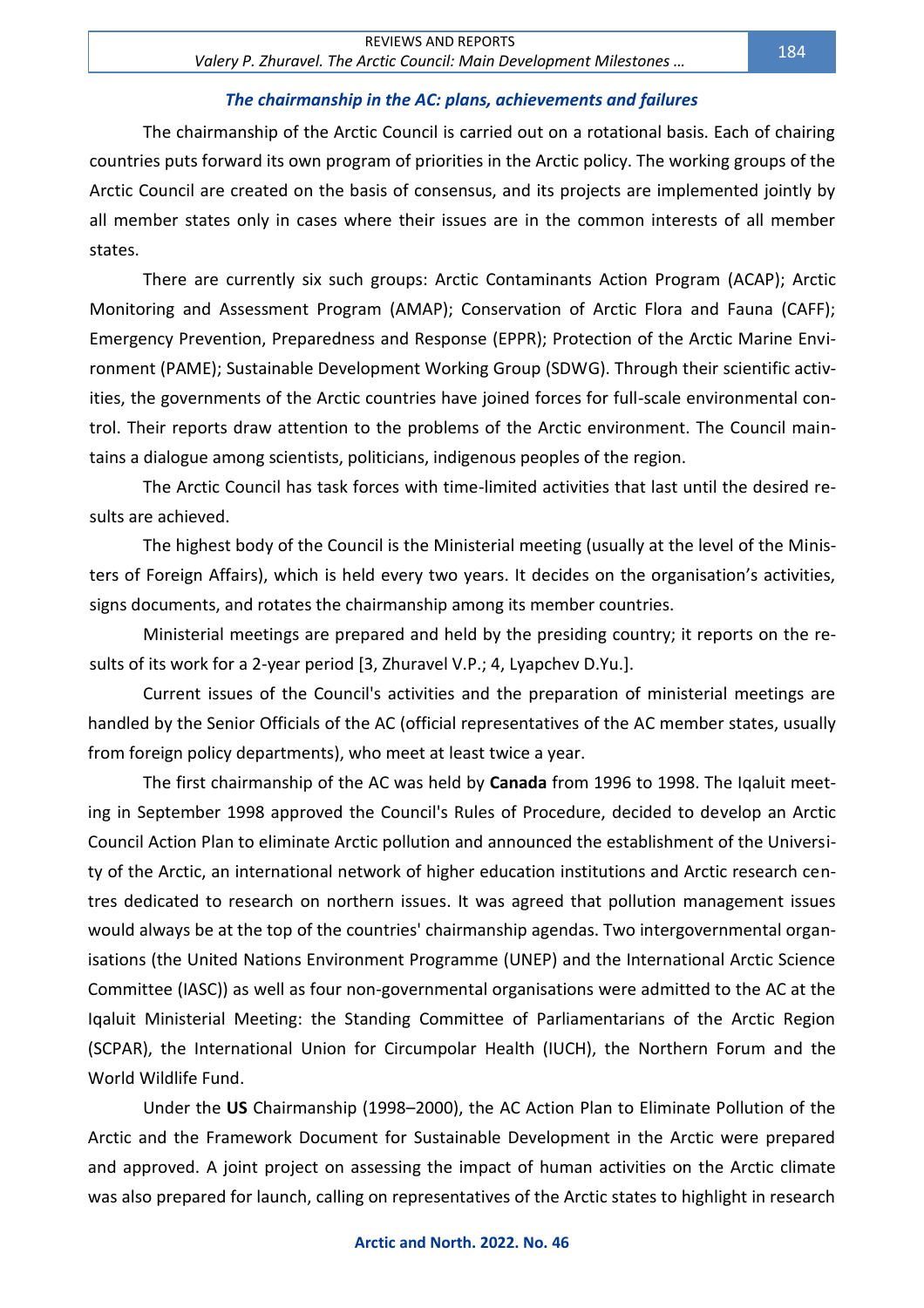#### REVIEWS AND REPORTS *Valery P. Zhuravel. The Arctic Council: Main Development Milestones …* <sup>185</sup>

not only the climatic, but also the social, cultural and economic impacts of their activities in the Arctic region. Attention was drawn to the provision of remote medical services (telemedicine), cooperation between children and youth of the Arctic states, cultural and ecological tourism, and support for coastal fisheries. At the ministerial session in Barrow in 2000, 4 intergovernmental organisations were admitted to the AC: the International Federation of Red Cross and Red Crescent Societies (IFRC), the International Union for Conservation of Nature (IUCN), the Nordic Council of Ministers (NCM), the North Atlantic Marine Mammal Commission (NAMMCO) and 3 nongovernmental organizations: the Advisory Committee for the Protection of the Seas (ACOPS), the Circumpolar Conservation Union (CCU) and the International Arctic Social Science Association (IASSA).

The main directions of the **Finnish** Chairmanship (2000–2002) were sustainable development, developing the competence of Arctic residents on issues of concern to the region, and applying the traditional knowledge of indigenous peoples of the North. For the first time, the topic of gender equality was addressed. At the ministerial session in Inari in 2002, one intergovernmental organisation was admitted to the AC: the United Nations Development Program (UNDP) and 2 non-governmental ones: the University of the Arctic (UArctic) and the International Work Group for Indigenous Affairs (IWGIA).

During the **Icelandic** Chairmanship (2002–2004), work was carried out to expand scientific and educational cooperation between the Arctic countries, develop information and communication technologies, and intensify interaction between the Arctic Council and the European Union within the framework of the EU Northern Dimension project. At the Reykjavik ministerial session in 2004, an intergovernmental organisation, the Nordic Environment Finance Corporation (NEFCO) and a non-governmental organisation, the Arctic Institute of North America (AINA), were admitted to the AC.

During the **Russian** Chairmanship (2004–2006), special attention was paid to sustainable development, pollution control, human capital development, climate change, and preparations for the International Polar Year (2007–2008). Energy issues were discussed for the first time.

During the **Norwegian** Chairmanship (2007–2009), the priority issues were the following: climate change, biodiversity conservation, human capital development, cooperation in disaster relief, study of the ocean environment, combating contaminants, joint monitoring programs in the Arctic region, as well as the results and legacy of the past International Polar Year.

During the **Danish** Chairmanship (2009–2011) in May 2011 in Nuuk (Greenland), the first ever "Agreement on Cooperation on Aeronautical and Maritime Search and Rescue in the Arctic" was signed in Nuuk, Greenland in May 2011, to create a unified regional search and rescue system in the Arctic, including coordination of rescue forces. A set of criteria has also been developed for the admission of countries as observers to the Arctic Council.

During the **Swedish** Chairmanship (2011–2013), an "Agreement on cooperation in the field of preparedness for responding to marine oil pollution in the Arctic" was adopted in May 2013 in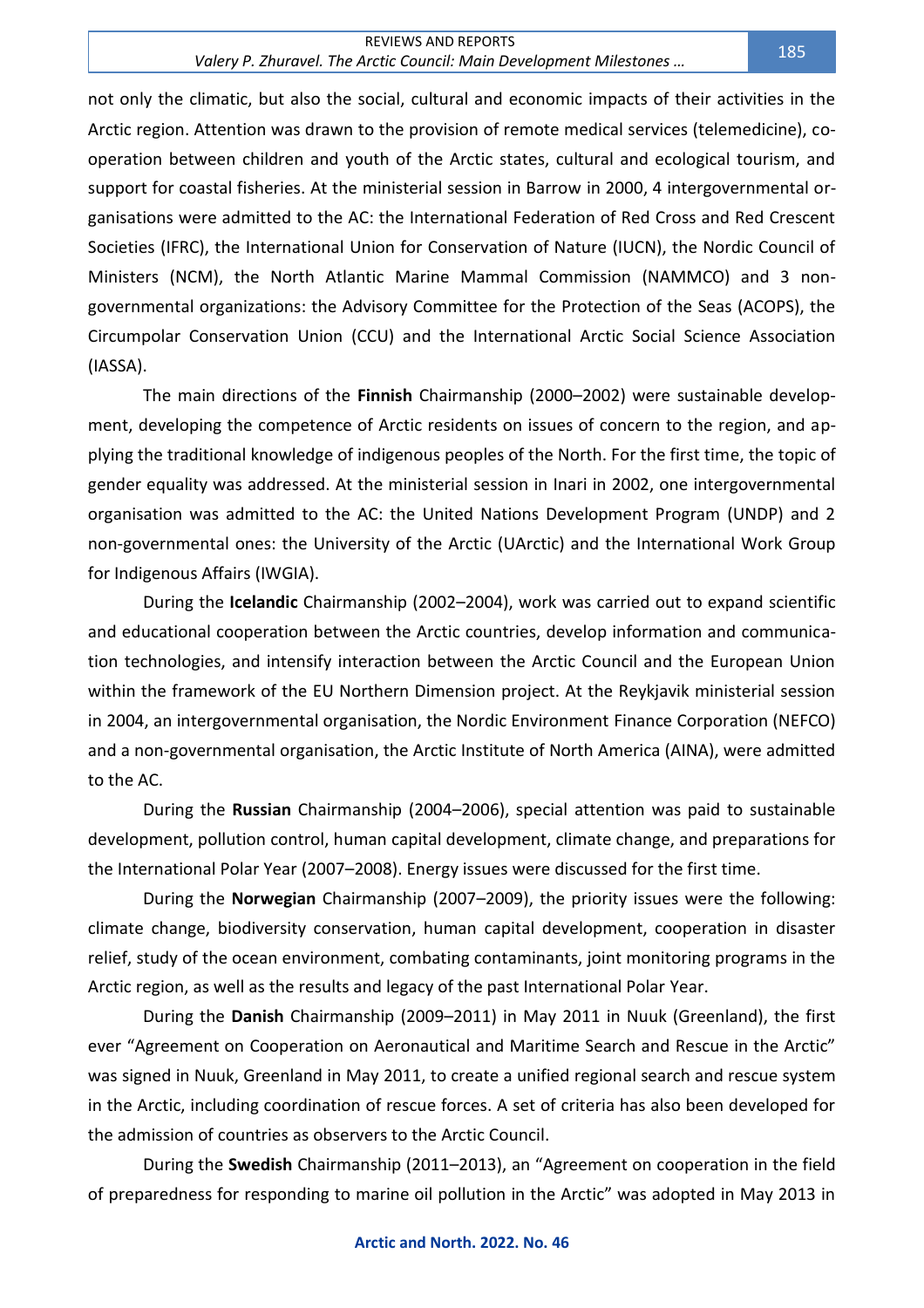Kiruna. In 2011, Sweden presented its Arctic strategy. It justified the need to overcome gaps in knowledge of the Arctic natural systems, the need to expand expeditionary activities, to strengthen institutions for the transfer of experience and technology, networking and academic mobility (University of the Arctic), and to establish a regional information centre for environmental monitoring [5, Sweden's Strategy for the Arctic region…].

In 2013, **Canada** opened its second two-year AC Chairmanship. The permanent secretariat of the AC (Tromsø, Norway) was formed, the rules of its work were agreed; in 2014, the Arctic Economic Council was established as an independent organisation of the Arctic states' business communities<sup>3</sup>; a decision was made to establish a collective fund for joint financing of environmental projects — the Arctic Council Project Support Instrument; the composition of observer countries in the Council was expanded on the basis of previously developed criteria for the admission of new members to the Arctic Council as permanent observers [6, Zhuravel V.P., Antyushina N.M.]. It should also be noted that in April 2015, Iqaluit adopted a framework cooperation plan to prevent oil pollution from hydrocarbon production and shipping intensification in the Arctic and a framework document on the reduction of soot and methane emissions.

During the **US** Chairmanship (2015–2017), the Agreement on the Development of International Arctic Scientific Cooperation was adopted (entered into force in May 2018). A joint statement of intent to develop multilateral cooperation in the format of the Arctic Coast Guard Forum was also signed. Russia, the United States, Norway, Canada and Denmark signed, on the basis of consultations, an agreement to ban fishing in the international Arctic waters. The state and challenges of communication networks in the Arctic region were explored for the first time. At the Fairbanks ministerial session in 2017, 4 intergovernmental organisations were admitted to the AC: the International Council for the Exploration of the Sea (ICES), the OSPAR Commission, the World Meteorological Organization (WMO) and the Western Nordic Council, as well as a nongovernmental organisation — International Organization for Ocean Protection. It is important to note that, unlike Canada, the United States did not transfer the existing contradictions between the US and Russia on the issue of Ukraine and Syria to the work of the AC itself, which largely contributed to the positive results of their chairmanship [7, Zhuravel V.P.].

**Finland's** main areas of work (2017–2019) in the Arctic Council were: environmental protection, including the conservation of biodiversity in the northern polar zone; development of communication networks in the region; increasing the number of weather stations for monitoring the state of ice, the ocean and the atmosphere; educational programs for indigenous youth [8, Härkönen A.]. However, a joint declaration was not adopted, which was the first time in the AC history. This was an unprecedented case and the first public acknowledgement of the contradictions among the countries of the Council, especially the US, which blocked the draft document due

 $3$  It consists of up to 3 representatives from the Member States and Permanent Participants of the AC. From Russia, representatives of Rosatom, PAO NOVATEK and PAO Sovcomflot participate in the NPP. Since September 2015, the NPP Secretariat has been operating in Tromsø (Norway).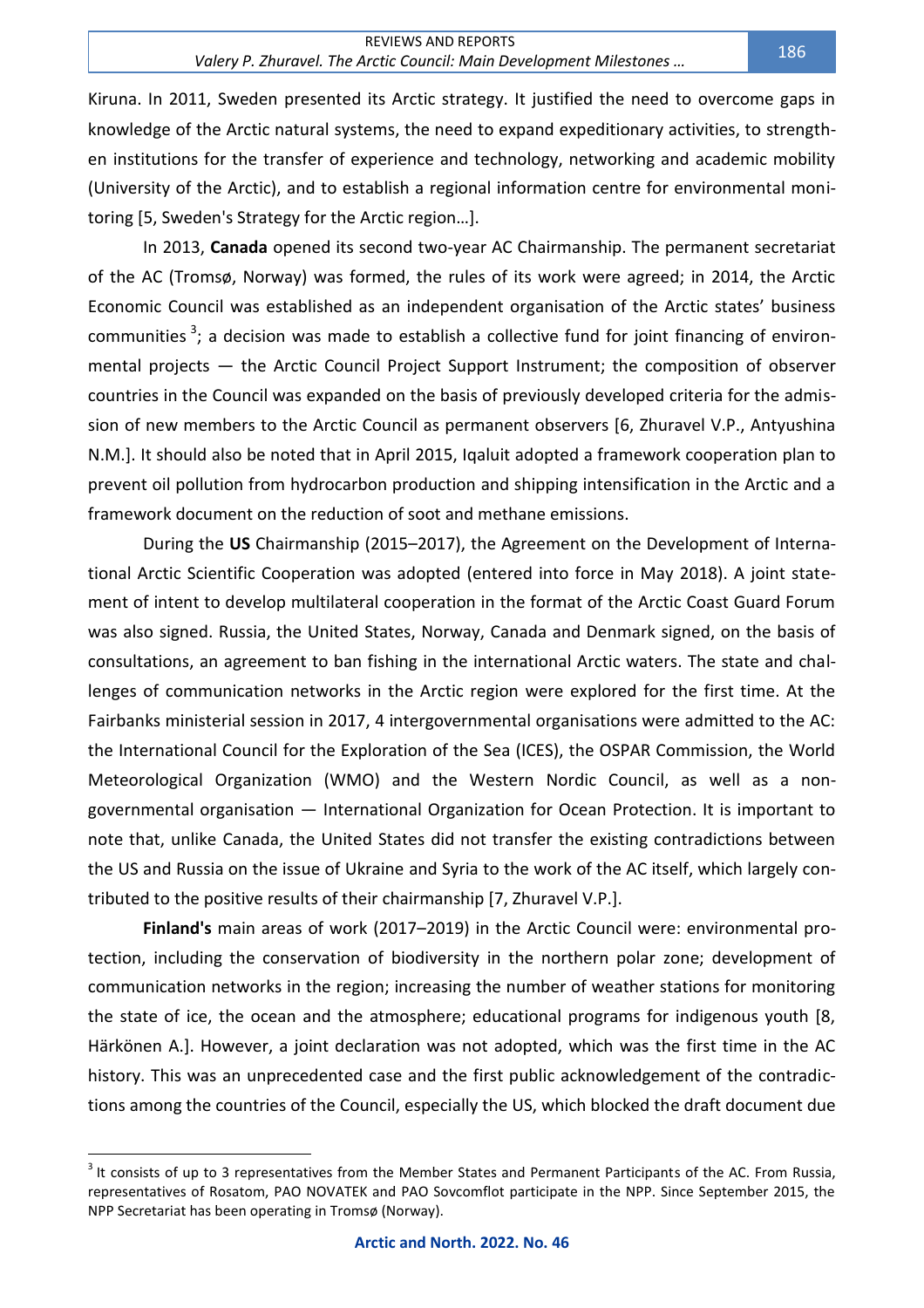to its mention in the text of the need to work together on climate issues. At the Rovaniemi ministerial session in 2019, the International Maritime Organisation (IMO) was admitted to the AC.

**Iceland's** Arctic Council Chairmanship (2019–2021) has focused on protecting the Arctic marine environment; sustainable development of the fishing sector; reducing ocean pollution, combating marine debris; climate change, continuing work to improve the quality of weather forecasts in the Arctic region, further exploring the possibilities of increasing the efficiency of using marine resources; creating conditions for improving the lives of indigenous peoples; continuing activities to strengthen and enhance the role of the Arctic Council. Due to the COVID-19 coronavirus pandemic, some of the planned activities were canceled or not fully implemented [9, Krasnopolskiy B.Kh.]. The achievement of the chairmanship is the adoption of the Arctic Council Strategic Plan 2021–2030<sup>4</sup>, which could not be approved in 2019 due to the negative position of the United States.

On May 20, 2021, the AC ministerial session was held in Reykjavik, at which the chairmanship of the Council for 2021–2023 passed from Iceland to **Russia** [10, Zhuravel V.P.]. The priorities of the Russian chairmanship are: the Arctic population, including indigenous peoples; environmental interaction, including climate change; socio-economic development of the region; strengthening the Arctic Council as the main platform for multilateral cooperation in high latitudes. The Russian Federation intends to continue the search for a balance between the three main areas of sustainable development in the AC format: economic growth, social integration and environmental protection.

Russian Prime Minister Mikhail Mishustin has approved the Concept of the Chairmanship and the Plan of its main events <sup>5</sup>, which includes 116 events grouped into 11 sections. The events will be devoted to discussing climate change and the ecology of the Arctic, indigenous peoples, emergency prevention, infrastructure development and sustainable shipping, economic cooperation, international scientific cooperation, youth, Arctic tourism, and cultural events. Yu.P. Trutnev, Deputy Prime Minister of the Russian Federation and Plenipotentiary Representative of the President of the Russian Federation in the Far Eastern Federal District, was appointed Chairman of the Organising Committee to prepare and ensure the Russian Federation's chairmanship of the Arctic Council in 2021-2023. To date, about 20 events have been held. Every month, the activities of the Arctic Council under the Russian chairmanship are intensified, enriched in terms of content and forms of its implementation.

Russia's special responsibility for the AC chairmanship is manifested in the fact that it owns the largest Arctic territory and, most importantly, it has the longest coastline among the countries

<sup>&</sup>lt;sup>4</sup> Speech and answers to media questions by the Minister of Foreign Affairs of the Russian Federation S.V. Lavrov during a joint press conference with the Minister of Foreign Affairs of Iceland G.T. Thordarson following the talks, Reykjavik, May 20, 2021. URL: [https://www.mid.ru/ru/foreign\\_policy/news/-](https://www.mid.ru/ru/foreign_policy/news/-/asset_publisher/cKNonkJE02Bw/content/id/4739617) [/asset\\_publisher/cKNonkJE02Bw/content/id/4739617](https://www.mid.ru/ru/foreign_policy/news/-/asset_publisher/cKNonkJE02Bw/content/id/4739617) (accessed 26 May 2021).

<sup>&</sup>lt;sup>5</sup> Plan of main events in connection with the chairmanship of the Russian Federation in the Arctic Council in 2021– 2023 dated April 30, 2021, No. 4161p-P2. URL: [http://www.arcticandnorth.ru/upload/medialibrary/7f7/Plan-osn](http://www.arcticandnorth.ru/upload/medialibrary/7f7/Plan-osn-merporiyatii_Arkticheskii_-sovet-2021_2023-godakh.pdf)[merporiyatii\\_Arkticheskii\\_-sovet-2021\\_2023-godakh.pdf](http://www.arcticandnorth.ru/upload/medialibrary/7f7/Plan-osn-merporiyatii_Arkticheskii_-sovet-2021_2023-godakh.pdf) (accessed 20 May 2021).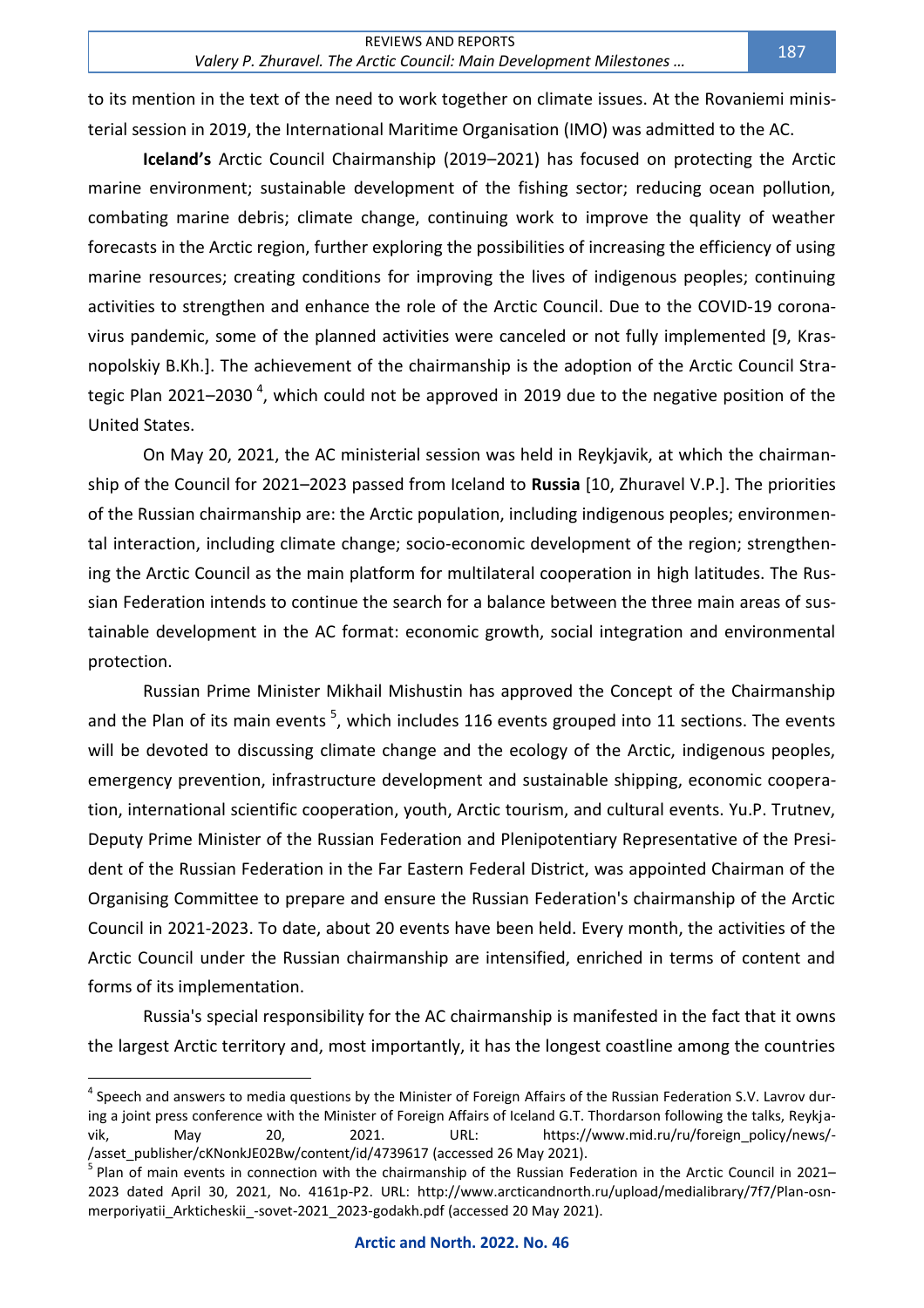of the Arctic "Five". The Russian Federation has 22.600 km, Denmark — 5.958 km, Canada — 5.363 km, the USA —3.272 km, Norway — 1.609 km [11, Baklanov P.Ya., Moshkov A.V., Romanov M.T.].

The amount of funding for events has been determined: in 2021, with the agreement of the Ministry of Finance of Russia and the Chairman of the Government of the Russian Federation, money will be allocated from the reserve fund. For 2022–2023, the Ministry for the Development of the Russian Far East will provide the necessary funds in the federal budget in the prescribed manner.

It should be noted that the COVID-19 coronavirus pandemic may have an impact on the scale and decrease the number of planned mass events. The ongoing political tension in relations with the West may affect the meetings of the Committee of Senior Officials, the activities of the working and expert groups of the Arctic Council. There are still fears that sanctions pressure and accusations of Russia militarising the Arctic, violating environmental requirements and oppressing the rights of indigenous peoples of the North will increase on the part of some AC countries, which could affect the rhythm and timetable of its work.

#### *Conclusion*

During the period of its activity, the Arctic Council has carried out significant work on the study of the Arctic, adopting three important Agreements and organising work on 80 projects.

The capacity and effectiveness of the AC is evidenced by its contribution to the drafting and approval of the International Code for Ships Operating in Polar Waters, which has been developed for more than twenty years (entered into force on January 1, 2017), the Minamata Convention on Mercury, adopted on October 10, 2013 of the Stockholm Convention on Persistent Organic Pollutants of May 22, 2001, the formation of the University of the Arctic in 2001, which includes universities, research institutions and other organisations with expertise in the field of development of education and science about the North.

The Arctic Council has acquired the status of a unique international platform for interaction between the Arctic states and coordination of their policies in the region.

Russia takes an active part in the activities of the AC throughout its operation [12, Chater E.], representatives of ministries and departments (Ministry of Foreign Affairs of the Russian Federation, Ministry of Education and Science of the Russian Federation, Russian Academy of Sciences, Ministry of Transport of the Russian Federation, Ministry of Natural Resources of the Russian Federation, Ministry of Health of the Russian Federation, Ministry of Energy of the Russian Federation, Ministry of Emergency Situations of the Russian Federation and etc.), as well as educational and scientific institutions: Northern (Arctic) Federal University named after M.V. Lomonosov, Arctic and Antarctic Research Institute of Roshydromet, North-Eastern Federal University named after M.K. Ammosov, the Kola Scientific Center of the Russian Academy of Sciences, the Federal Research Center for the Integrated Study of the Arctic of the Russian Academy of Sciences, the Insti-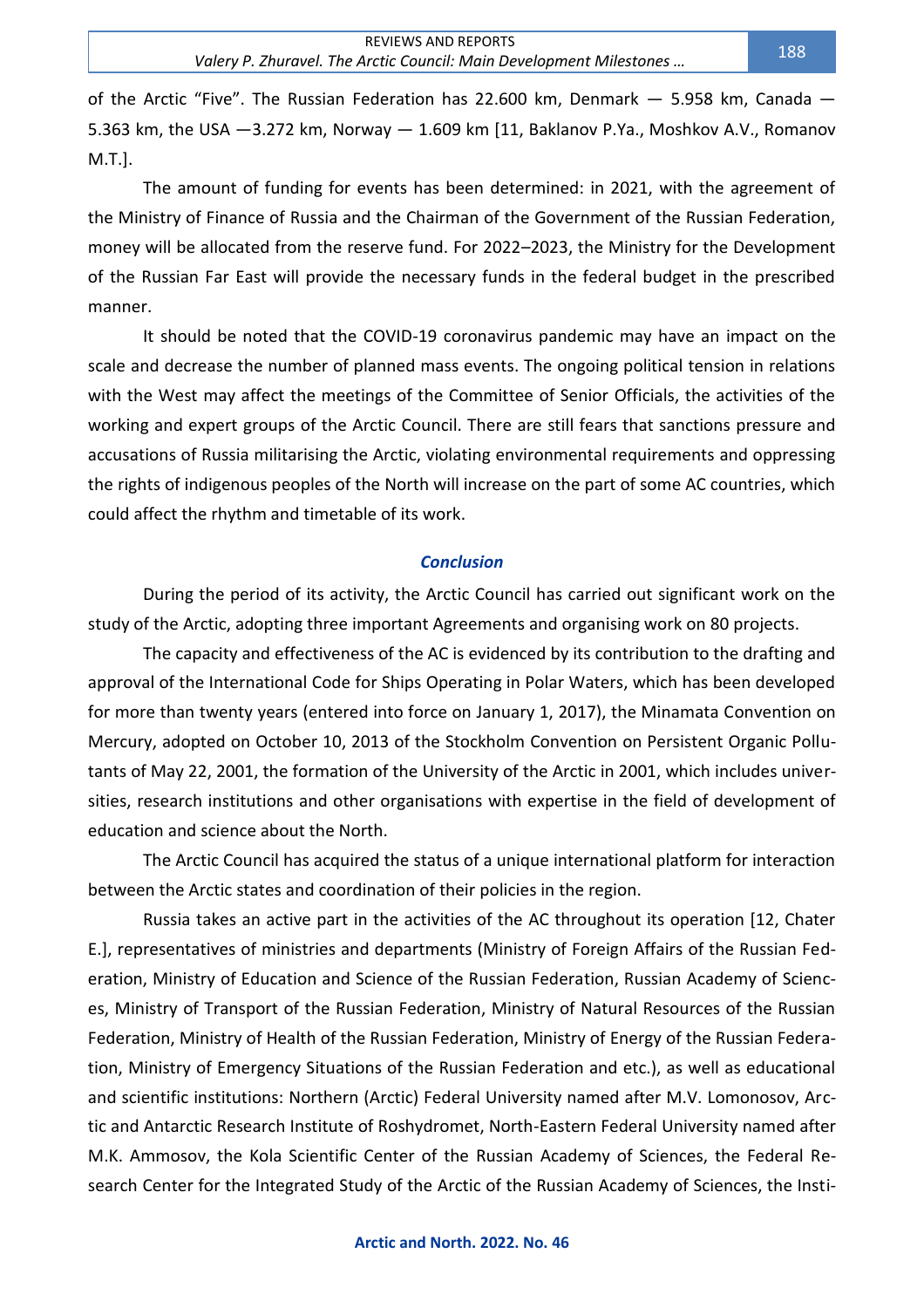tute of Oil and Gas Problems of the Russian Academy of Sciences, the Institute of Oceanology named after P.P. Shirshov, Russian State University of Oil and Gas (NRU) named after I.M. Gubkin, St. Petersburg Polytechnic University, the Institute of Arctic Technologies of the Murmansk State Technical University, etc.

The main result of Arctic cooperation is that the mutual interest in its strengthening and development has not allowed its activities to be frozen, despite the environmental risks arising here, military and political threats, and the actions of anti-Russian sanctions. Cooperation continues to develop, and the Arctic remains a zone of peace, international cooperation and political stability.

The accumulated experience of the Arctic Council demonstrates the effectiveness and productivity of cooperation among all the Arctic states within the limits established by its work, which can be considered optimal in the current international environment. This does not exclude the possibility of making certain changes to the established algorithm of the Arctic Council; however, these changes should not affect its fundamental foundations and principles [13, Voronkov L.S.].

In 1996–2013, the main efforts were aimed at solving organisational issues, identifying and consolidating the main priorities in its activities: issues of ecology, environmental protection, support for the indigenous peoples of the North. Great attention was paid to the creation and organisation of the AC working groups, as well as the establishment and development of international cooperation between the Arctic states. From 2014 onwards, each new chairmanship introduced new challenges into the Arctic issues caused by climate change, advances in science and technology, and the desire to improve the lives of the indigenous peoples of the North. Their agendas have combined the national characteristics of the states more clearly and proportionately with traditional and new trends in Arctic development and exploration.

Actual problems of the Arctic and the AC activities are reflected in a number of works by Yu.F. Lukin [14; 15; 16; 17], monograph by L.S. Voronkov [18] and the work of N.M. Antyushina [19]. Since 2015, the issues of the chairmanship of the Arctic countries in the AC have been constantly covered by the author in the journals "Modern Europe", "Arctic and North", "Scientific and Analytical Herald of the Institute of Europe RAS", as well as at international and all-Russian scientific forums.

The decisive contribution to the activities of the Arctic Council, the growth of the authority and prestige of the Russian Federation in the Arctic direction was made by senior officials from Russia in the AC  $<sup>6</sup>$ . In the second half of the 1990s, these are representatives of the State Commit-</sup> tee of the Russian Federation for the Development of the North (1995–1998), the State Committee of the Russian Federation for Northern Affairs (1999–2000), diplomats V.I. Churkin (2003– 2006), A.A. Ignatiev (2006–2008), A.V. Vasiliev (2008–2014), V.V. Barbin (2014–2018). Since 2018, this position has been held by N.V. Korchunov. It should be noted that during the chairmanship of

<sup>&</sup>lt;sup>6</sup> Determined by the author during a conversation with A.A. Ignatyev, Ambassador Extraordinary and Plenipotentiary and Editor-in-Chief of the journal "Arctic Vedomosti".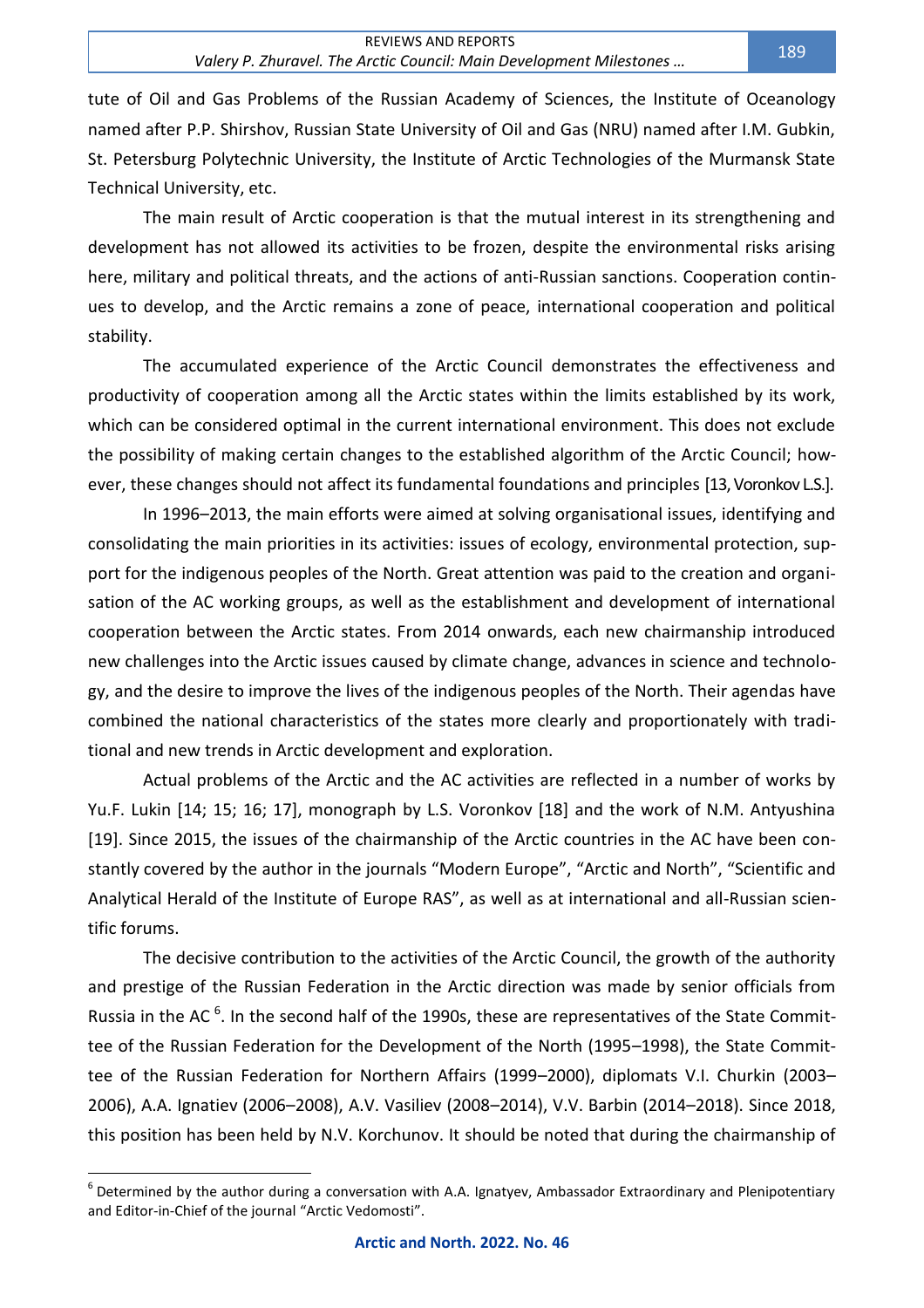the Russian Federation in the AC from 2004 to 2006, V.I. Churkin and A.A. Ignatiev were the chairmen of the Committee of Senior Officials of the AC; since 2021, N.V. Korchunov has been holding this position.

## *References*

- 1. Vylegzhanin A.N. *Arkticheskiy sovet: status i deyatel'nost'. Doklad №67/2021. Rossiyskiy sovet po mezhdunarodnym delam (RSMD)* [The Arctic Council: Status and Activities. Report No. 67/2021. The Russian International Affairs Council (RIAC)]. Moscow, NP RIAC Publ., 2021, pp. 5–7. (In Russ.)
- 2. Dudin M.N., Ivashchenko N.P. Mirovoy opyt i tendentsii innovatsionnogo osvoeniya Arkticheskikh territoriy [International Experience and Trends of Innovative Development of Arctic Territories]. *MIR (Modernizatsiya. Innovatsii. Razvitie)* [MIR (Modernization. Innovation. Research)], 2015, vol. 6, no. 4, pp. 107–117. DOI: 10.18184/2079-4665.2015.6.4.107.117
- 3. Zhuravel V.P. Mezhdunarodno-pravovye i politicheskie voprosy predsedatel'stva gosudarstv v Arkticheskom sovete [International Legal and Political Issues of the Chairmanship of States in the Arctic Council]. *Rossiya i mir: razvitie tsivilizatsiy. Preobrazovaniya tsivilizatsionnykh tsennostey v sovremennom mire. Materialy XI mezhdunarodnoy nauchno-prakticheskoy konferentsii. V 2-kh ch.* [Russia and the World: the Development of Civilizations. Transformations of Civilizational Values in the Modern World. Proc. 11th Intern. Sci.-Practical Conf. in 2 parts]. Moscow, 2021, pp. 410–415. (In Russ.)
- 4. Lyapchev D.Yu. K dvadtsatiletiyu Arkticheskogo soveta: mezhdunarodno-pravovye aspekty deyatel'nosti [Twenty Years of the Arctic Council: International Law Aspects]. *Moskovskiy zhurnal mezhdunarodnogo prava* [Moscow Journal of International Law], 2016, no. 4, pp. 176–184. DOI: 10.24833/0869-0049-2016-4-176-184
- 5. Sweden's Strategy for the Arctic region / Government Offices of Sweden. Ministry for Foreign Affairs. Department for Eastern Europe and Central Asia. *Arctic Secretariat*, Stockholm, Sweden, 2011, 52 p.
- 6. Zhuravel V.P., Antyushina N.M. Arkticheskiy sovet: perekhod predsedatel'stva ot Kanady k SShA [The Arctic Council: Succession of Chairmanship From Canada to the US]. *Obozrevatel'* [Observer], 2015, no. 3, pp. 47–55.
- 7. Zhuravel V.P. Itogi predsedatel'stva v Arkticheskom sovete Kanady, SShA i Finlyandii (2013–2019 gg.) [Results of the Chairmanship of the Arctic Council of Canada, the USA and Finland (2013-2019)]. *Bol'shaya Evraziya: Razvitie, bezopasnost', sotrudnichestvo. Ezhegodnik. Vyp. 2. Ch. 2.* [Greater Eurasia: Development, Security, Cooperation. Yearbook of INION RAS. Issue. 2. Part 2]. Moscow, 2019, pp. 309–312. (In Russ.)
- 8. Härkönen A. Finlyandiya predsedatel' v Arkticheskom sovete (2017–2019) [Finland's Chairmanship of the Arctic Council in 2017–2019]. *Arkticheskie vedomosti* [Arctic Herald], 2018, no. 1, pp. 12–15.
- 9. Krasnopolski B.H. Arkticheskiy sovet: 12-e ministerskoe zasedanie i ego strategicheskie dokumenty [Arctic Council: The 12th Ministerial Meeting and Its Strategic Documents]. *Prostranstvennaya ekonomika* [Spatial Economics], 2021, vol. 17, no. 2, pp. 182–185.
- 10. Zhuravel V.P. K voprosu o predsedatel'stve Rossii v Arkticheskom sovete [Revisiting Russian Presidency in the Arctic Council]. *Nauchno-analiticheskiy vestnik Instituta Evropy RAN* [Scientific and Analytical Herald of IE RAS], 2021, no. 3 (21), pp. 62–68. DOI: [10.15211/vestnikieran320216268](https://doi.org/10.15211/vestnikieran320216268)
- 11. Baklanov P.Ya., Moshkov A.V., Romanov M.T. Geograficheskie i geopoliticheskie faktory i napravleniya dolgosrochnogo razvitiya Arkticheskoy zony Rossii [Geographical and Geopolitical Factors and Directions of the Long-Term Development of the Arctic Zone of Russia]. *Vestnik DVO RAN* [Vestnik of the Far East Branch of the Russian Academy of Sciences], 2015, no. 2, pp. 5–15.
- 12. Chater E. Uchastie Rossii v rabote Arkticheskogo soveta [Participation of Russia in the Work of the Arctic Council]. *Vestnik mezhdunarodnykh organizatsiy* [International Organisations Research Journal], 2016, vol. 11, no. 4, pp. 205–221.
- 13. Voronkov L.S. Arkticheskiy sovet: forum sotrudnichestva ili mezhdunarodnaya mezhpravitel'stvennaya organizatsiya? [The Arctic Council: Forum for Cooperation or International Intergovernmental Organization?]. *Ezhegodnik IMI* [IIS Yearbook], 2014, iss. 3–4 (9–10), pp. 58–66.